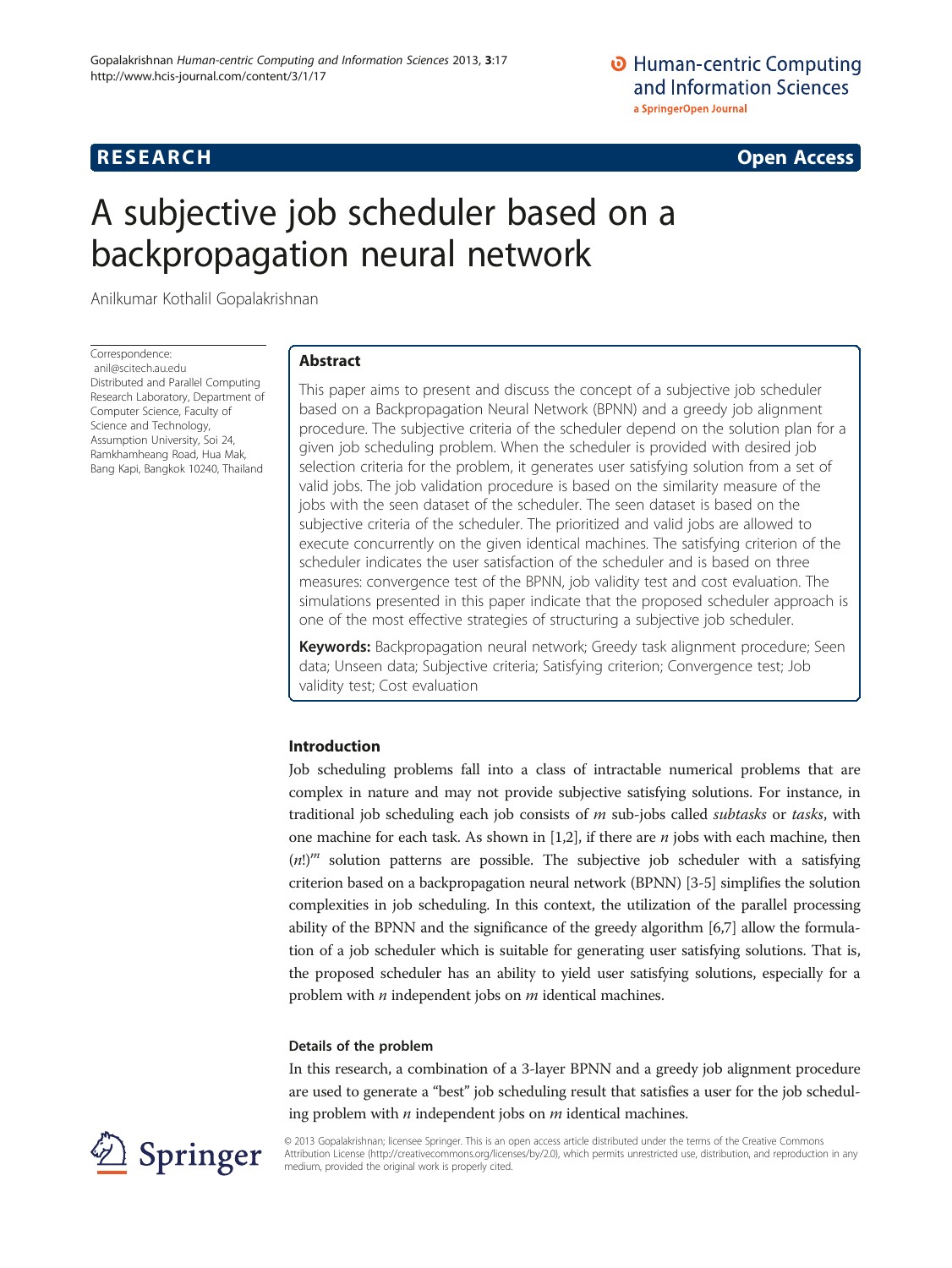It is assumed that all the jobs in a selected problem have different priorities as per the user and select the "best" possible jobs from the job queue based on the predefined job selection criteria, called *subjective criteria*. That is, prior to a scheduling process, the scheduler detects the user feasible jobs from the job queue which are supposed to be the in the valid form of the subjective criteria of the scheduler called *valid jobs* (if any). After a set of valid jobs is recognized, the scheduler allocates those jobs into the given identical machines in a concurrent manner without missing the essentiality of the top priority jobs. In this way, the scheduler maximizes the utilization of the machines to avoid any 'idle' machine states during its action. Moreover, it is assumed that all machines are operating in parallel and jobs are allowed to migrate to any available machines without violating their priority order. The greedy task alignment procedure always determines the reasonable finishing time schedule from a given scheduling problem.

The initial dataset which is generated based on the user's subjective criteria for the initial training of the BPNN called the *seen data*. These seen data and the job alignment procedure are meant to carry the details of how the job selection process happens and how the jobs are to be aligned on the machines. In this case, the user is replaced by the scheduler permanently. That is why this scheduler is named as a subjective job scheduler. Furthermore, this job scheduler employs the greedy algorithms which are, by their characteristics, quicker and they do not need to consider the details of all solution alternatives of the job scheduling problem.

#### Problem statement

In real life situations, people seek things that give them or provide optimum sense of satisfaction; therefore, all the endeavors of man are geared to finding it at all costs. On the other hand, the productions and service industry are working hard to develop goods and services that meet optimal satisfaction. In the current applications of technology, there is a need of having job schedulers that do not only schedule jobs but also provide the much needed satisfaction. Work procedures such as order of priority, time, due date and others have occupied a substantial search space unnecessarily making it almost impossible to determine whether the results are satisfactory or not [\[8\]](#page-14-0). Whenever a user is faced with many jobs at a time, as a human being, the user will select a set of feasible jobs subjectively and will be persuaded to complete them together without incurring any overhead. The proposed scheduler shows how a job scheduling agent would handle the above mentioned situation in an effective way.

#### Description of the problem and the structure of the scheduler

The proposed job scheduler is meant to solve job scheduling problems such as  $n$  independent jobs on  $m$  machines. The scheduling problem can be described as follows: denote  $J = \{1, ..., j\}$  and  $M = \{1, ..., m\}$  as the job set and the machine set, where J and M are the number of independent jobs and identical machines, respectively. The scheduler always starts with a set of input jobs (input jobs are unseen jobs) which are available in the queue, also called a *job queue*. Each job in the job queue is represented by a set of parameters referred to as *job attributes*. Let's say a job,  $J_1$  can be represented as  $\{a_{11} \wedge a_{12} \}$  $a_{12} \wedge \ldots \wedge a_{1n}$ , where  $a_{11}$ ,  $a_{12}$ , etc., are the conjunctions of the attributes of the job  $J_1$ . In this paper, a job has four attributes provided in order to estimate its *priority*,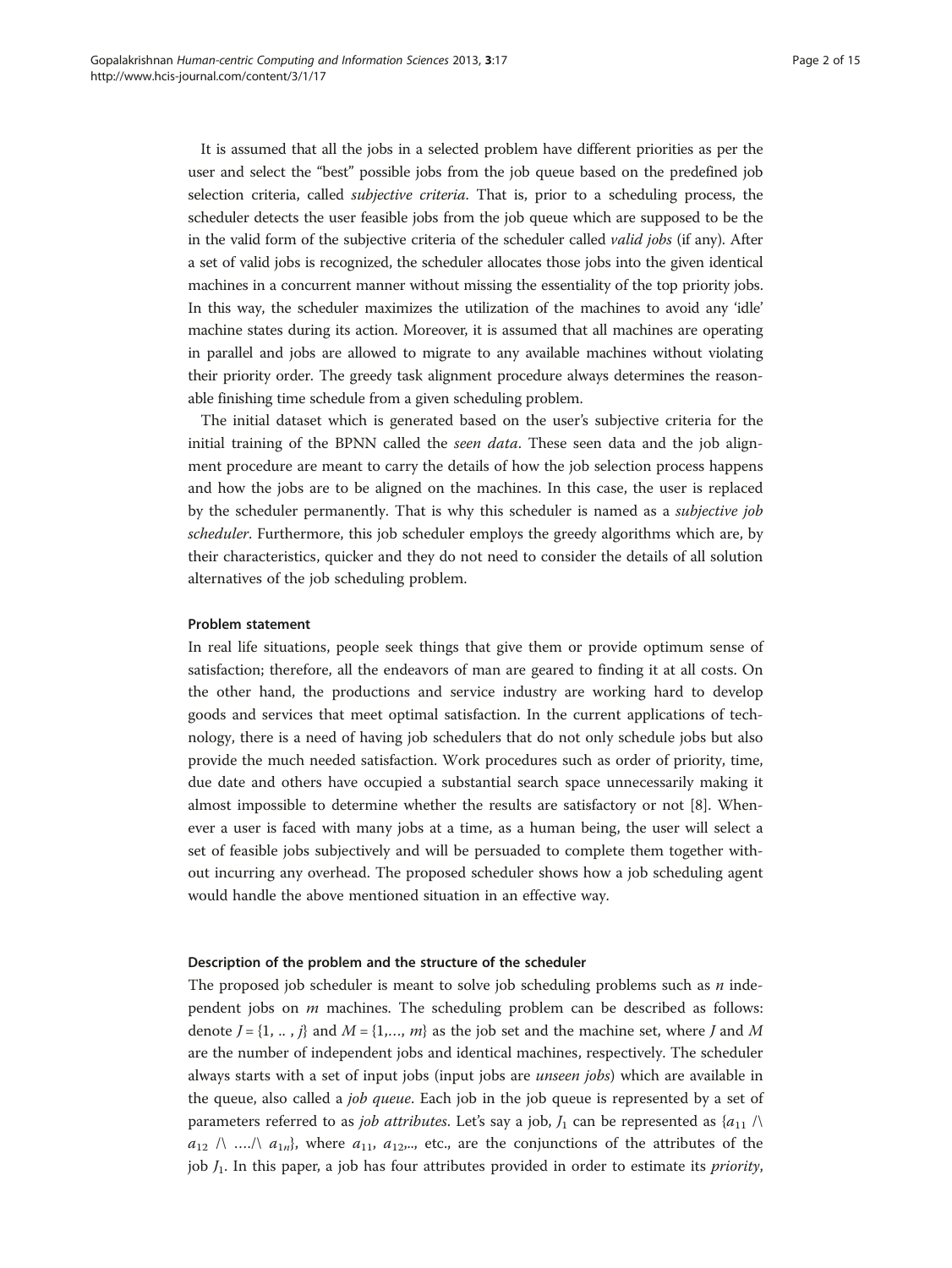P. It is assumed that these four parameters of a job are known in advance and are defined as follows:

- $R$ , job *release-event*, is the estimated triggering time of the job execution request [[9\]](#page-14-0).
- $\bullet$  K, job *computation time*, is the time to complete the execution of the task.
- $\bullet$  *D*, job relative *deadline*, is the maximum acceptable delay for its processing [[9\]](#page-14-0).
- $\bullet$  *L*, job *critical type*, indicates whether the job is critically needed.

The subjective criteria for determining the priority of a job and also the subjective criteria used to identify valid jobs out of a set of input jobs depend on the nature and the definition of these four attributes. The job attributes of the scheduler may vary with the nature of the scheduling problems and users' preferences. Here the scheduler detects the execution concurrency of a set of valid jobs based on the job priorities and the priorities of the jobs depend on the subjective criteria of the scheduler as specified by the user. At this point, the priority definition of a job is informal. That means that the priority of a job cannot be described formally and it can only be detected through the subjective criteria of the scheduler. Subjective criteria for generating seen data for the scheduler for assigning priority to each valid job are described in Section [Subjective](#page-4-0) [criteria](#page-4-0). Though the deadline attribute of a job is an important one for detecting its priority, it is considered that jobs are soft in nature such that a deadline is never missed to jeopardize the performance of the scheduler. Figure 1 shows the structure of the scheduler with a BPNN (3-layered BPNN with a network topology of four input neuron, thirty hidden neurons and one output neuron), a job queue, a priority queue, BPNN convergence test, job validation test, cost evaluation, greedy job alignment procedure and machine set. The scheduler is formulated in such a way that it works with a set of jobs simultaneously at a time.

The selected 3-layer BPNN is trained with a backpropagation algorithm with the seen data until its Mean Squared Error (MSE) is reduced to a value less than 0.001. Section [Subjective criteria](#page-4-0) shows the details of generating the seen data for the BPNN.

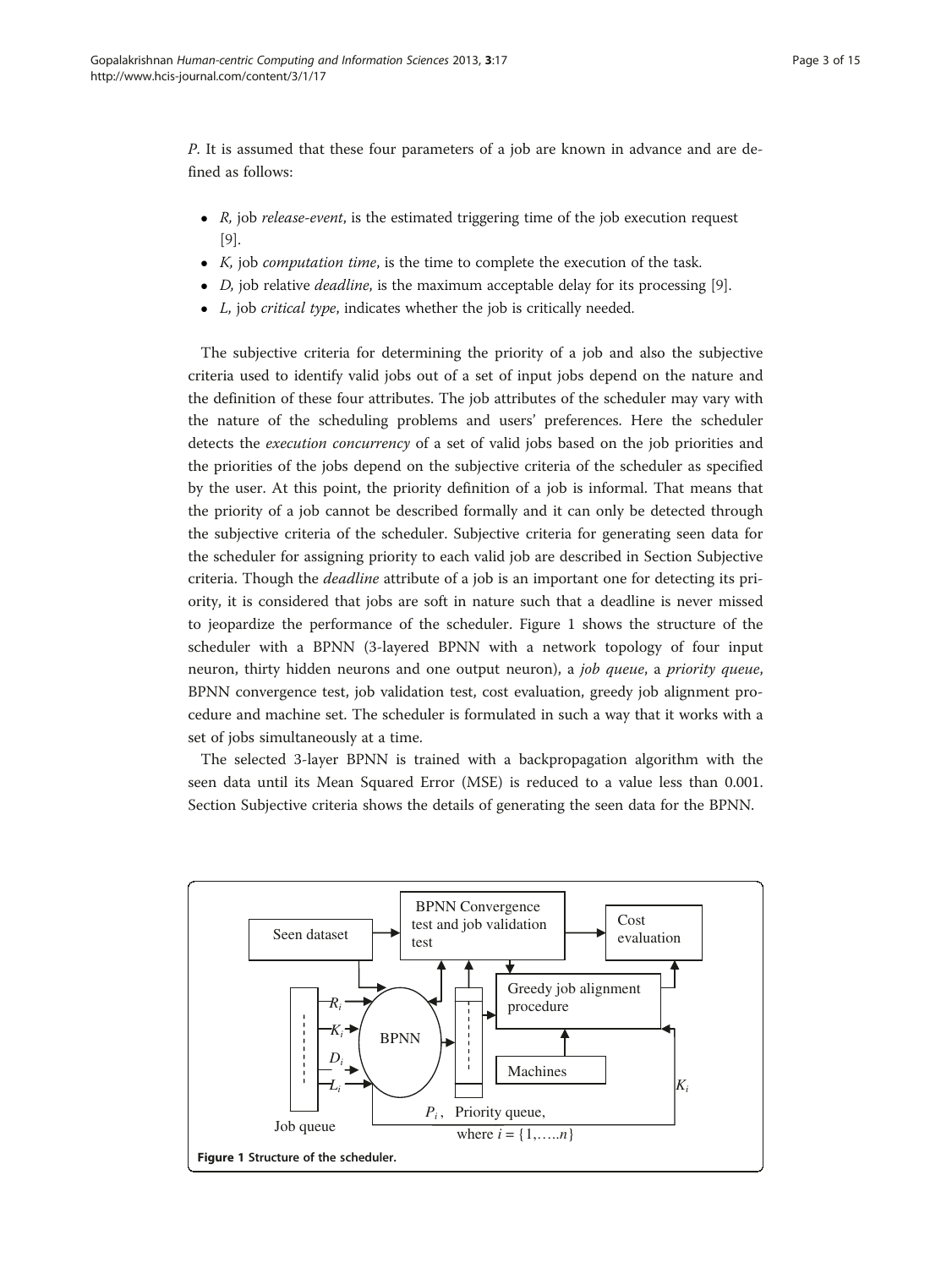#### Description of backpropagation neural networks

The neurons are connected by links and each link has a numerical weight associated with it. Weights are the basic means of long-term memory in neural networks [[4\]](#page-14-0). They express the strength, or in other words, importance of each neuron input. A neural network 'learns' through repeated adjustments of these weights. The neurons are connected to the external environment through the input and output layers. The weights are modified to bring the network input/output behavior in line with that of the environment. Figure 2 shows the structure of a typical neuron.

Each neuron in the neural network is an elementary information-processing unit. It has the means of computing its activation level given the inputs and numerical weights. To build an artificial neural network, first it is to be decided how many neurons are to be used and how the neurons are to be connected to form a network. Then the learning algorithm to be used is selected. Finally, the neural network is trained with the selected supervised training algorithm. Training of the neural network means that the learning algorithm initializes the weights of the network and updates the weights from a set of training examples (seen data). In this paper, the backpropagation algorithm is used to train the 3-layer neural network (hence it is called a backpropagation neural network). Typically, a backpropagation neural network (BPNN) is a multilayer neural network that has three or four layers. The layers are fully connected, that is, every neuron in each layer is connected to every other neuron in the adjacent forward layer. A neuron determines its output by computing its net weight input as [[4\]](#page-14-0):

$$
X = \sum_{i=1}^{n} x_i w_i - \theta \tag{1}
$$

where the variable, X, is the net weighted input to the neuron,  $x_i$  is the value of input i,  $w_i$  is the weight of input i, n is the number of neuron inputs, and  $\theta$  is the threshold applied to the neuron. The *sigmoid activation* function guarantees that the neuron output is bounded between 0 and 1. The neuron in this

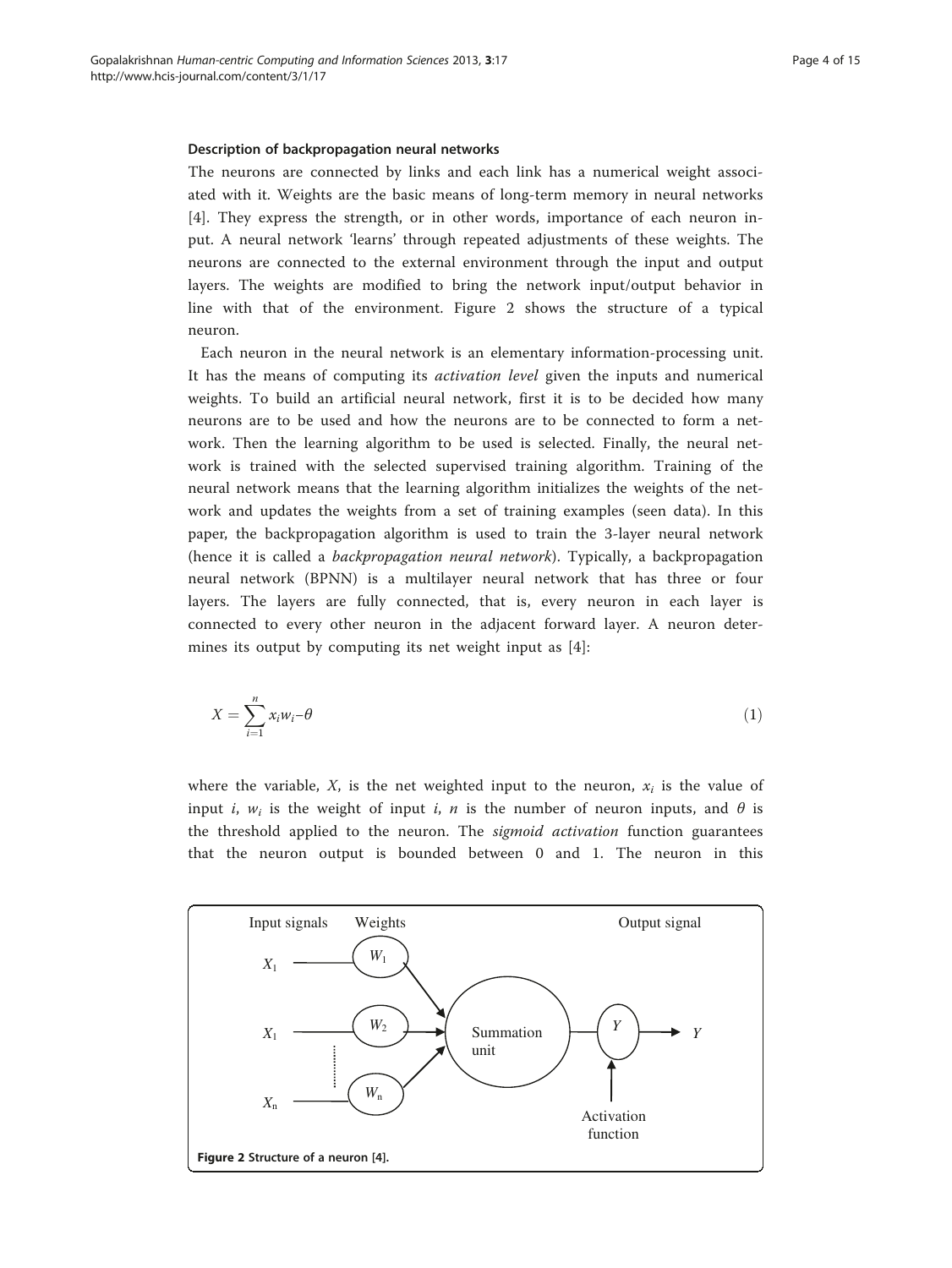<span id="page-4-0"></span>backpropagation network uses a sigmoid activation function. Hence the output  $Y^{sigmoid}$  of the neuron is given as [\[4](#page-14-0)]:

$$
Y^{sigmoid} = 1/(1 + e^{-X}).
$$
\n<sup>(2)</sup>

The BPNN with four input variables and one output variable used in this paper is shown in Figure 3, where  $R$ ,  $K$ ,  $D$ ,  $L$  and  $P$  are the *release-event*, *computation time*, relative deadline, critical type and priority of the given job. In a typical 3-layer BPNN, the computation time will be asymptotically  $\Theta$  (ih + ho), where i, h, and o are the number of input neurons, hidden neurons and output neurons, respectively. Again, the main function of the BPNN is to assign priorities to the jobs based on the given subjective criteria.

#### Subjective criteria

In order to generate a seen dataset for the initial training of the BPNN of the scheduler, there are five numerical values with their proper linguistic terms applied along with the parameters of each job. The four parameters of a job with their numerical values and linguistic terms are as follows:

- I.  $R_i$  is the release-event of job i with values: [0.1 (very small), 0.3 (small), 0.5 (not small), 0.7 (long), 0.9 (very long)].
- II.  $K_i$  is the computation time of job i with values: [0.1 (very low), 0.3 (low), 0.5 (not low), 0.7 (high), 0.9 (very high)].
- III.  $D_i$  is the *deadline* of job i with values: [0.1 (very near), 0.3 (near), 0.5 (not near), 0.7 (far), 0.9 (very far)].
- IV.  $L_i$  is the critical type of job i with values: [0.1 (very low), 0.3 (low), 0.5 (not low), 0.7 (high), 0.9 (very high)].

The output of the BPNN,  $P_i$ , is the *priority* of job *i* ranging from 0.01 (*very low* priority) to 0.99 (very high priority).Based on the numerical values and linguistic terms of the

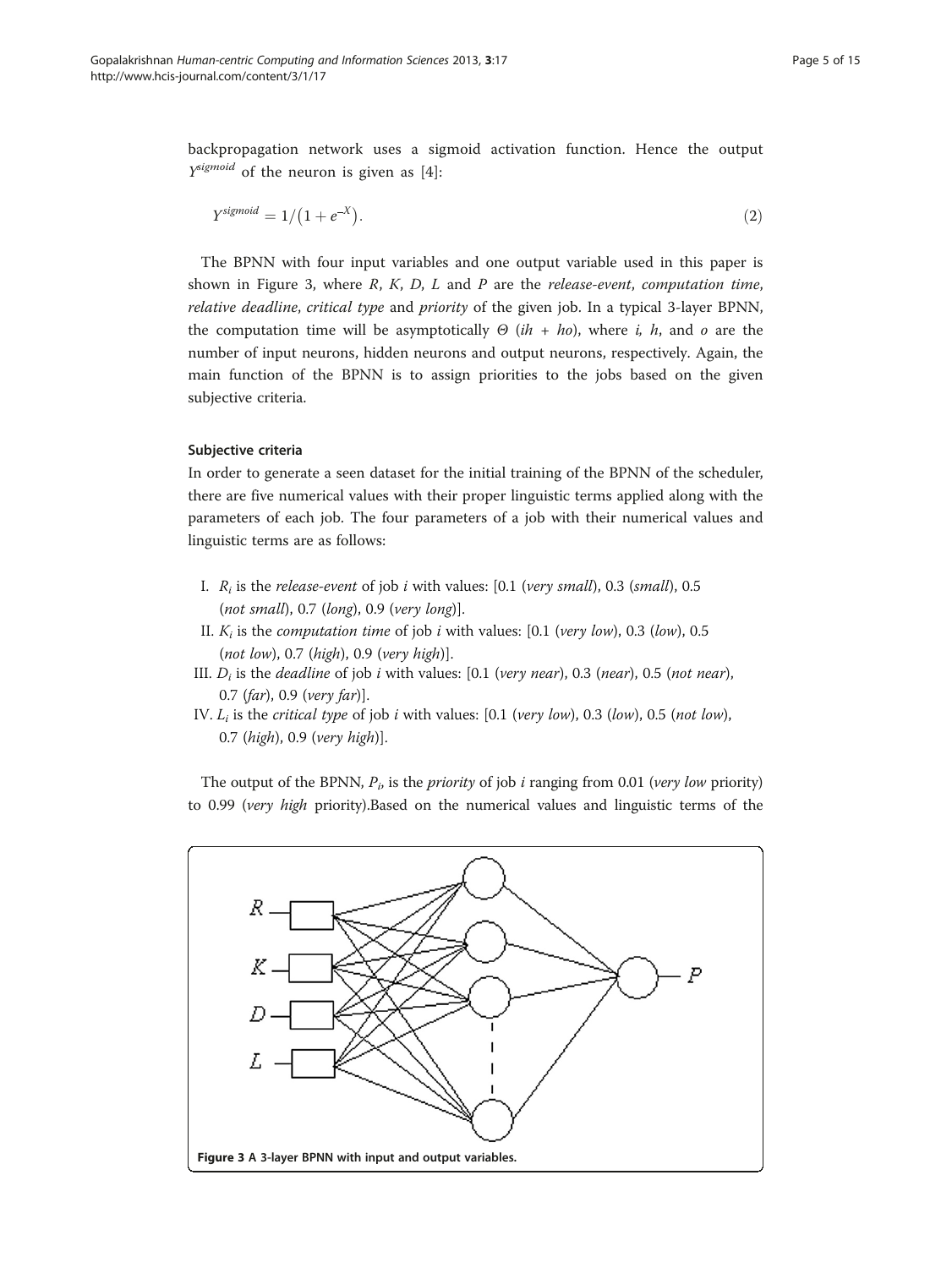attributes of a job, the criteria for generating the seen data (including both input and output data patterns) for finding job priority are as listed below:

- (a) A valid job with a *very high / high* computation time never holds a *very near / near* deadline (deadline must be greater than or equal to computation time).
- (b) A valid job with a very long / long release-event never holds a very near / near deadline.
- (c) A very high critical job should hold a very near deadline.
- (d) A very high critical job never holds a very far deadline.
- (e) A very high / high critical job never holds a very high / high computation time.
- (f) A valid job with a *very small / small* release-event, a *very low / low* computation time, a very near/ near deadline and a very high / high critical type holds a very high / high priority.
- (g) A valid job with a not small / long / very long release event, a not near / far / very far deadline, a not low / high / very high computation time and a very low / low / not low critical type can achieve only a priority value which is proportional to its critical type value.
- (h) A valid job with a very long / long release-event, a very high / high computation time, a very far / far deadline and a very low / low critical type holds a very low / low priority.
- (i) A valid job with a not small / long release-event, a not near / far deadline and a not low critical type will get a priority value which is proportional to its critical type.
- (j) A valid job with a very small / small release-event, a very high / high computation time, a *not near* deadline and a *not low* critical type will hold a priority value which is proportional to its deadline.
- (k) A valid job with a very long / long release-event, a very high / high computation time, a very far / far deadline and a very low / low critical type has a priority which is proportional to its critical type.

A sample seen dataset with input variables and their respective output data patterns based on the above subjective criteria is shown in Additional file [1](#page-14-0): Table S1.

#### Greedy job alignment procedure

The greedy job alignment procedure helps to generate possible alignment patterns of valid jobs on their respective machines based on their priority values. The jobs are sorted in descending order of their priorities to allocate them on the given identical machines. The greedy procedure of the scheduler reduces the finishing time of the jobs on the machines by allowing similar priority jobs to execute concurrently on the given identical machines [[10](#page-14-0)]. Assume that the job priority queue, q has n indices and can be represented as  $q[0],..., q[n-1]$  and it holds J valid jobs  ${J_1,..., J_n}$ at a time. Let there are M identical machines in the scheduler and are represented as the set  $\{M_1,..., M_m\}$ . The relationship between machines and jobs of the scheduler is  $J > M$ . Based on their priorities, the valid jobs are concurrently executed by the given machines as shown below:

 $\{(M_1 : q[0], q[n-2], ...) \}$  $\{(M_2 : q[1], q[n-3], ...) \}$  $\{(M_m : q[n-1], q[n-1]), ...\}.$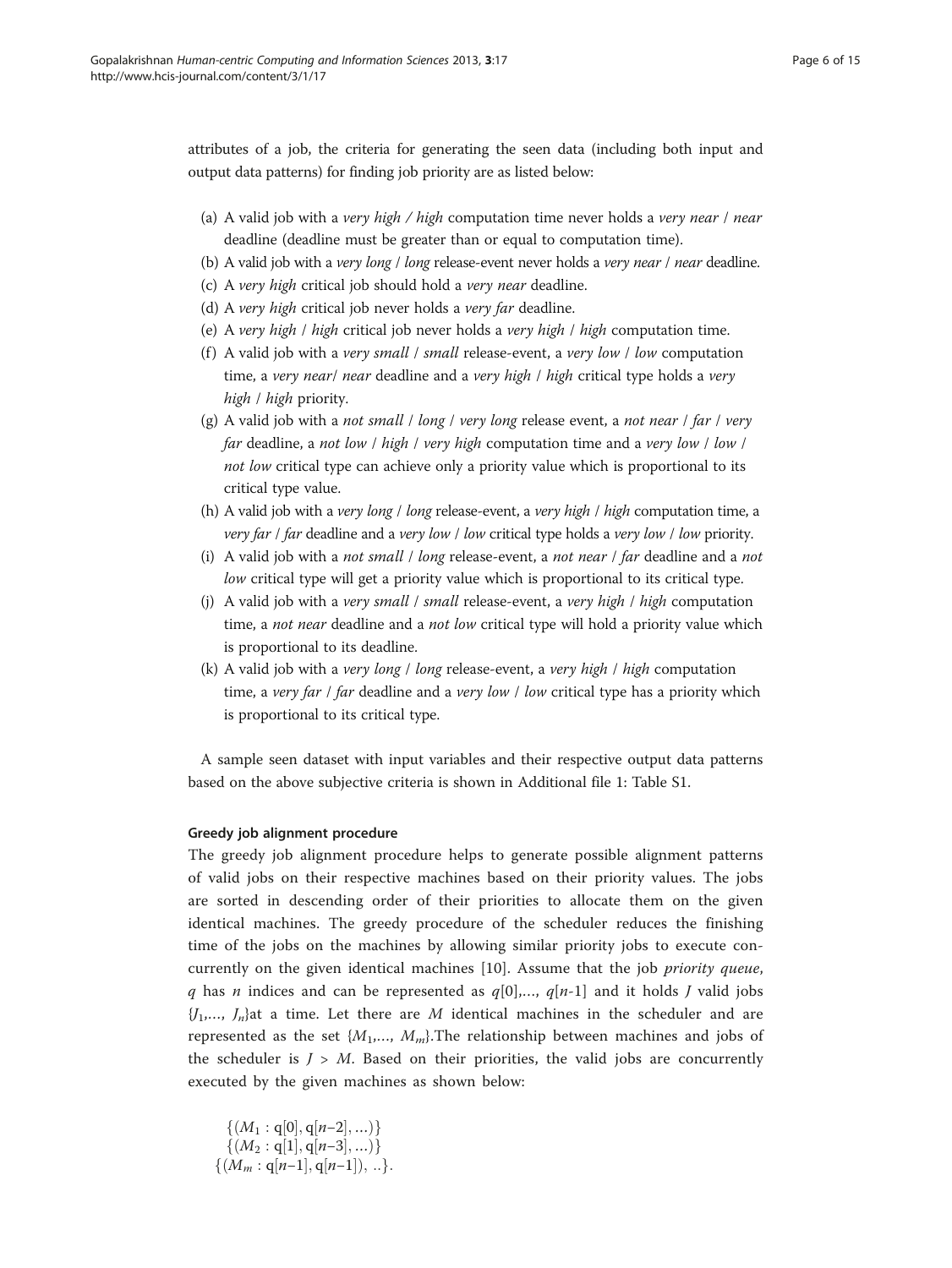The greedy procedure sorts the computation times of each machine to find the finishing time, FT, of the schedule. The maximum value of the finishing time is considered as the feasible solution for the schedule (Section [Cost evaluation](#page-8-0) shows the details of the finishing time calculation).

#### Convergence test of the BPNN

There is a convergence test added along with the traditional backpropagation algorithm to verify the initial training process of the BPNN. The initial training of the BPNN depends on the size of the seen data and the topology of the network. Once the BPNN is trained with the seen dataset until its MSE is 0.001, it is essential to ensure that the BPNN is free from problems such as 'over-fitting' and local maxima during its initial training process. The details of the convergence test of the BPNN are given here:

- (i) Train the BPNN with the seen dataset by proper training parameters such as *learning rate* ( $\alpha$ ) and *momentum term* ( $\beta$ ) until its MSE is reduced to a value less than 0.001.
- (ii) Select the input data pattern from the seen dataset after its training.
- (iii) Select the output data from the seen data after its training (say,  $Q$ ) similarly to step (ii),.
- (iv) Input the selected data pattern (from step ii) to the BPNN and find its output by the BPNN (say, Q').

A similarity measure of Q and Q', S  $(Q, Q')$  is the convergence test of the BPNN and can be interpreted as follows: if  $S(Q, Q')$  is above or equal to +0.99, then the selected BPNN is an acceptable one and is considered as true. Otherwise, the BPNN is considered as unacceptable *(false)* and allow the BPNN to repeat its training with different parameters and topologies until an acceptable net topology is seen.

A correlation coefficient statistics [\[11\]](#page-14-0) was used to measure the similarity between two datasets of equal size and the results showed values between −1 and +1 on the basis of the datasets. The mathematical formulae of the correlation coefficients are included below. Let  $S_{ij}$  be the normalized similarity between two sets of attribute values  $X_i$  and  $X_j$  of datasets i and j. The analytical expression of  $S_{ij}$  is;

$$
S_{i,j} = \left(\sum_{k=1}^n (X_{i,k} = \overline{X}i) \times (X_{j,k} - \overline{X}_j)\right) / \sum_{k=1}^n (X_{i,k} - \overline{X}_i)^2 \times \sum_{k=1}^n (X_{j,k} - \overline{X}_j)^2 \Big]^{1/2},\tag{3}
$$

where

$$
\overline{X}_i = 1 / n \times \left(\sum_{k=1}^n X_{i,k}\right) \tag{4}
$$

and

$$
\overline{X}j = 1 / n \times \left(\sum_{k=1}^{n} X_{j,k}\right). \tag{5}
$$

Like with the BPNN convergence test procedure, there is a job validity test procedure of the scheduler as described in the following section.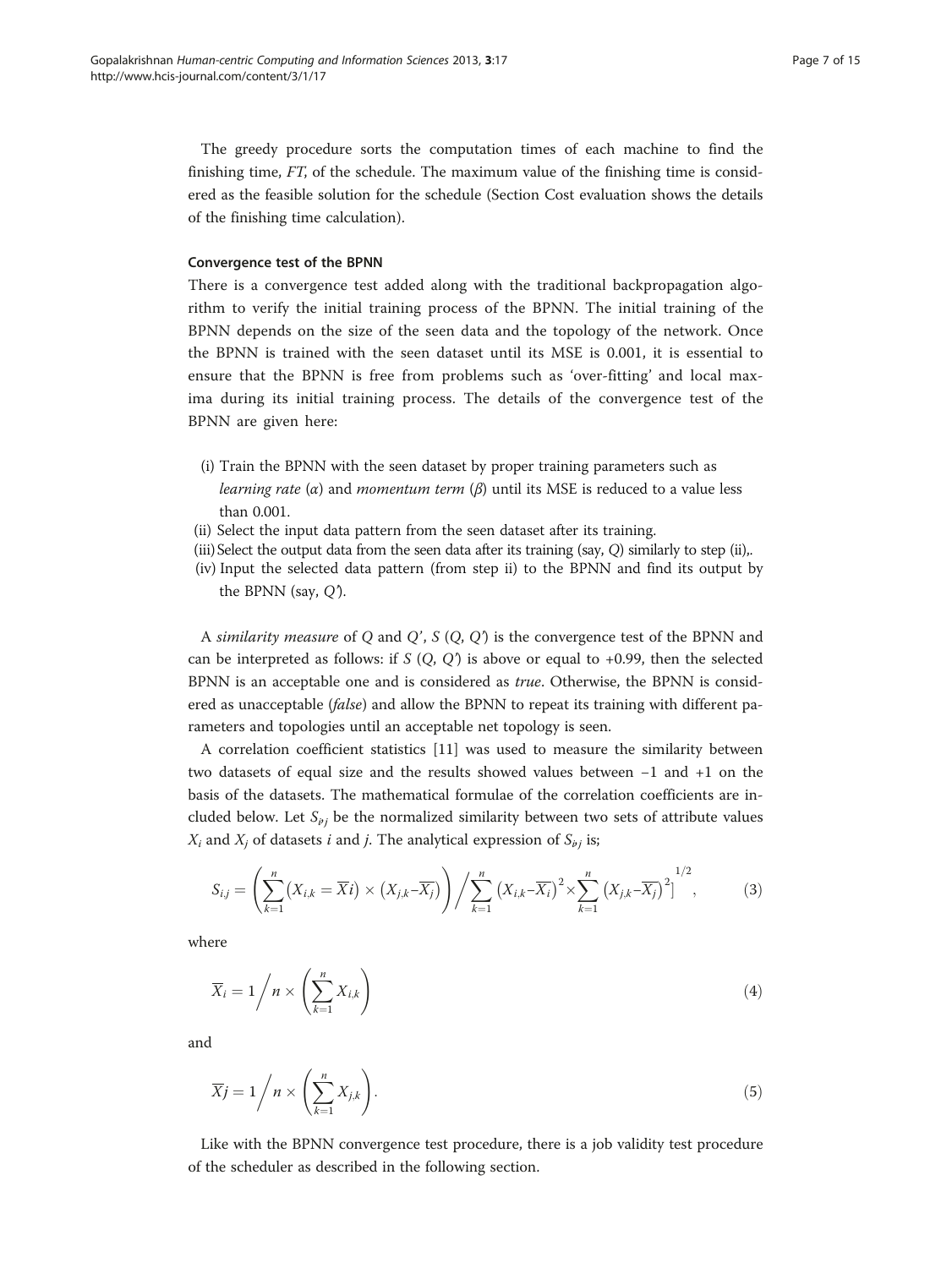#### Job validity test

The job validity test, V, of the scheduler provides a degree of measure of the *unseen data* (input jobs) of the scheduler with respect to its seen dataset. The job validity test depends on the similarity measure of the unseen data (input jobs) and seen dataset of the scheduler for a given problem. For instance, consider each job in a problem that has a set of four attributes. Hence a set of *n* jobs has a size of  $n \times 4$  (i.e., *n* rows and 4 columns) for the unseen data values. The similarity measure of an input job (unseen) is calculated with each seen data value (except its seen priority value) of the scheduler. The resulted similarities (called correlation values) are stored in a buffer and then the maximum value is selected as the job's correlation value. The job is valid only when its correlation value is greater than zero. Similarly, the scheduler finds the correlation values of all input jobs in the job queue. The scheduler selects only valid jobs for their priority estimation.

Let the seen data be given index i and the unseen data be given index j and  $X_i$ ,  $X_{i+1},...,$  $X_{i+n}$ , are the *n* parameters of set *i* and  $X_j$ ,  $X_{j+1},..., X_{j+n}$ , are the *n* parameters of set *j* (assuming that the sizes of sets i and j are the same). Then the validity of sets i and j,  $V_{i,p}$ based on Equation (3) can be given as:

$$
V_{i,j} = \left(\sum_{k=1}^{n} \left(\overline{X_{i,k}} - \overline{Y_i}\right) \times \left(\overline{X_{j,k}} - \overline{Y_j}\right)\right) \bigg/ \left[\sum_{k=1}^{n} \left(\overline{X_{i,k}} - \overline{Y_i}\right)^2 \times \sum_{k=1}^{n} \left(\overline{X_{j,k}} - \overline{Y_j}\right)^2\right]^{1/2},\tag{6}
$$

where

$$
\overline{X_{i,k}} = 1 / n \times \left(\sum_{i=1}^{n} X_{i,k}\right),\tag{7}
$$

$$
\overline{X_{j,k}} = 1 / n \times \left( \sum_{j=1}^{n} X_{j,k} \right), \tag{8}
$$

$$
\overline{Y_i} = 1 / n \times \left(\sum_{k=1}^n \overline{X_{i,k}}\right)
$$
\n(9)

and

$$
\overline{Y_j} = 1 / n \times \left( \sum_{k=1}^n \overline{X_{j,k}} \right). \tag{10}
$$

Based on Equation (6), the correlation value of unseen job  $i$ , can be given as:

$$
V_i = \max(V_{i,1}, V_{i,2}, V_{i,3}, \dots V_{i,j}),
$$
\n(11)

where  $V_{i,1}$ ,  $V_{i,2}$ ,  $V_{i,3}$ ,...,  $V_{i,j}$  are the correlation values of job *i* with seen\_job\_data<sub>1</sub>, seen\_ job\_data<sub>2</sub>,..., etc. If  $V_i > 0$ , then it is assumed that the unseen job i, is based on the scheduler's subjective criteria and is valid. The job validity test  $V$ , is true only when the size of valid jobs is greater than the size of machines for a given problem.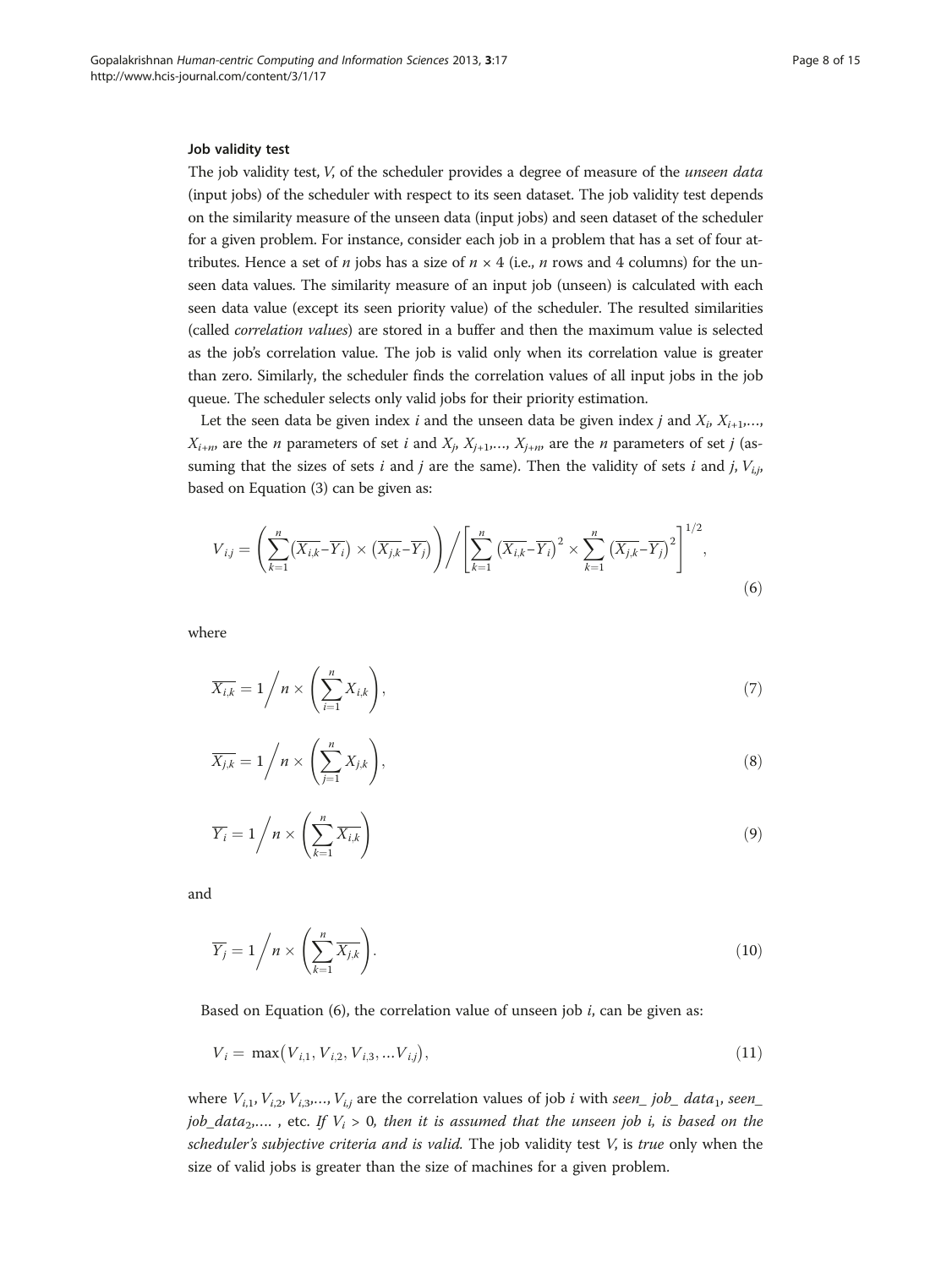#### <span id="page-8-0"></span>Cost evaluation

The cost evaluation of the scheduler depends on its *cost value*, C, and is based on its finishing time. The cost evaluation of a multi-machine job scheduler can be expressed by the following theorem [[7](#page-14-0)]:

Every feasible schedule has a finishing time which is not earlier than the time

$$
T = \left(\sum_{i=1}^{n} K_i\right) / m, \tag{12}
$$

where  $K_i$  { $i = 1,..., n$ } is the computation time of i jobs and m is the number of machines. It is assumed that all machines are operating in parallel and each machine has an initialization time,  $w_{ti}$  { $i = 1,..., n$ }, in order to prepare for a job processing. Let  $T_{mi}$ is the total computation time taken by machine  $m_1$  and is given as:

$$
T_{m1} = w_{t1*} \sum_{i=1}^{n} K_{1i},\tag{13}
$$

where  $K_{1i}$  { $i = 1,..., n$ } is the computation time of  $i$  jobs on machine  $m_1$ . Similarly,  $T_{mn}$ is the total computation by  $n^{\text{th}}$  machine,  $m_n$  of the scheduler and is given as:

$$
T_{mn} = w_{t,mn*} \sum_{i=1}^{n} K_{ni} \tag{14}
$$

For simplicity, it is assumed that  $w_{ti}$  is 1. Hence the finishing time, FT, of a complete schedule with  $n$  machines can be estimated as

$$
FT = \max\{T_{m1}, T_{m2}, \dots, T_{mn}\}.
$$
\n(15)

During a scheduling result with a finishing time,  $FT$ , the  $m$  machines of the scheduler can use a total of at most ( $m \times FT$ ) time units [\[7](#page-14-0)]. At this time, for executing all valid jobs requires  $\sum_{i=1}^{n} K_i$  time units. Hence the cost value, C, of the scheduler can be derived  $\frac{i-1}{1}$ from Equations (12) and (15) as follows:

$$
C = [FT - T],\tag{16}
$$

where T is the average execution time of  $n$  jobs on  $m$  machines (see Equation (12)). Based on Equation (16), the cost term can be interpreted, as follows:

- If C is equal to 0, then it is a 'good enough' schedule and C is true.
- If  $C > 0$ , then it is a 'reasonable' schedule and C is true.

For both cases, it can be noticed that  $C$  is *true*. The reason is that the scheduler never generates a non-reasonable schedule due to the application of the greedy alignment procedure. Furthermore, due to the application of Equation (16), the cost, C, of a feasible schedule will never reach a value greater than or equal to 1.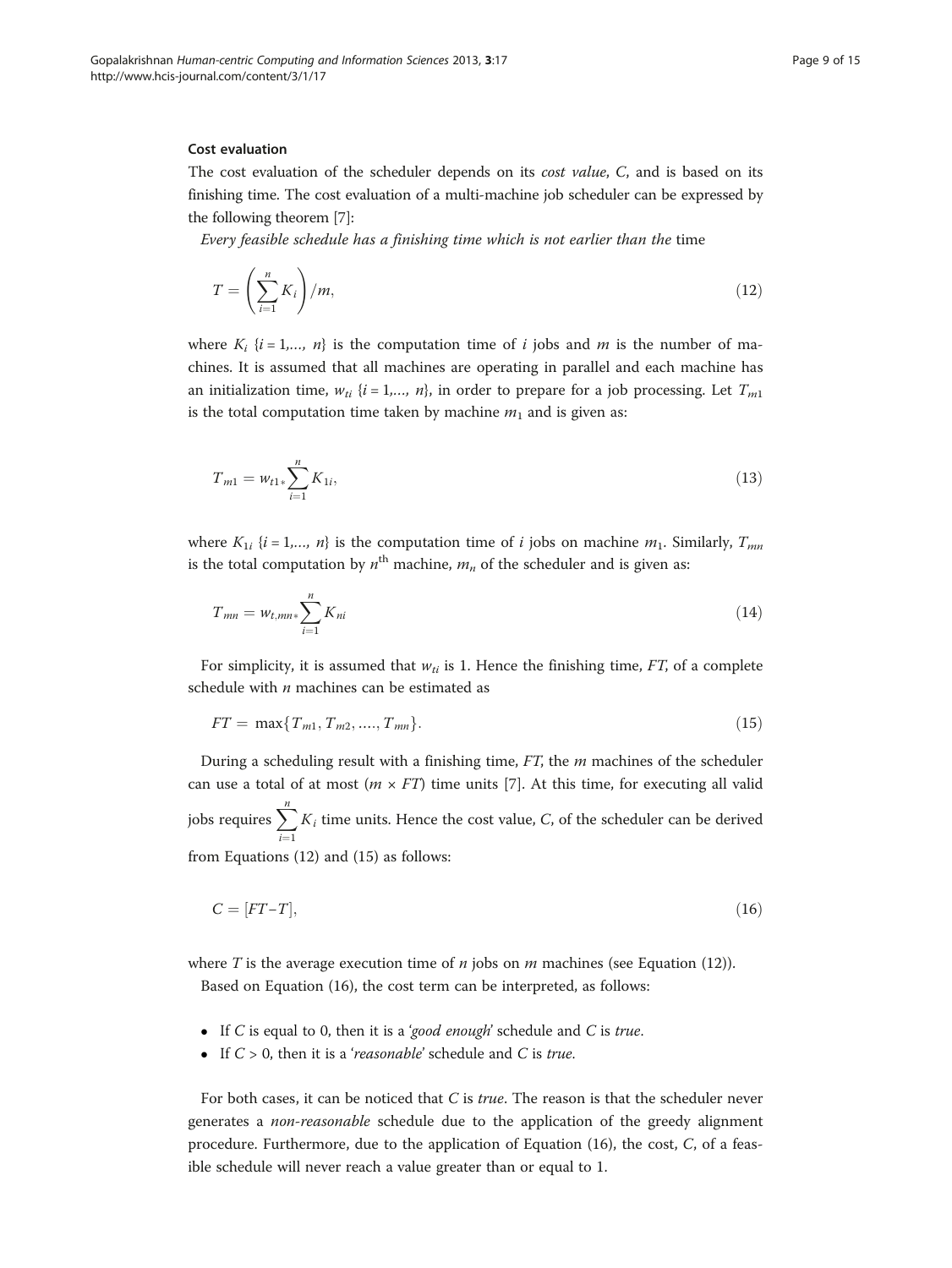#### <span id="page-9-0"></span>Definition of satisfying criterion

The satisfying criterion, Sat, of the scheduler is a binary term which indicates the satisfaction of the scheduler for a given problem. The Sat of the scheduler can be defined in terms of three binary measures: (i)  $S_i$  (ii)  $V_i$  and (iii) C, where S, V and C are the binary results of convergence test, job validity test and cost evaluation of the scheduler, respectively. The propositional logic representation of Sat with respect to the atomic variables S, V and C can be expressed as  $[8]$  $[8]$ :

$$
((S \land V \land C) \to Sat). \tag{17}
$$

The interpretation of Equation (17) is that if S, V and C are true, then it is possible to say that Sat is true. Otherwise, it is not possible to claim that Sat is true. Because of the application of BPNN convergence test, job validity test and cost evaluation, the proposed scheduler always generates user-satisfactory schedules. Whenever all the jobs in the job queue are invalid, then the scheduler will indicate an unsatisfying situation. The same situation will happen when the number of valid jobs is less than the number of given machines for a problem.

#### Procedure of the scheduler

The implementation of the proposed procedure includes the following distinct steps:

- (i) Generate jobs and machines randomly.
- (ii) Declarations: Let M be the set of m identical machines, where  $\forall M = 0$  (initialize all machines). The selection criteria of both job and machine can be given as  $J > M$ , where *J* is the total number of jobs in the job queue.
- (iii) Job validation test: Checks whether any invalid job(s) available in the job queue. If so, such jobs will be exempted from the job queue.
- (iv) Backpropagation algorithm: The backpropagation algorithm trains the BPNN for assigning priorities to each valid job. Let  $P$  is a set of priorities of  $n$  jobs and  $P$  can be denoted as  $\{P_1, P_2, ..., P_n\}$ . The convergence test measures the acceptability of the BPNN before its selection.

| Job      | R    | K    | D    | L    | Correlation |
|----------|------|------|------|------|-------------|
| $J_1$    | 0.32 | 0.65 | 0.10 | 0.54 | $-0.34015$  |
| $J_2$    | 0.76 | 0.54 | 0.65 | 0.76 | $-0.31479$  |
| $J_3$    | 0.98 | 0.76 | 0.54 | 0.54 | $-0.69395$  |
| $J_4$    | 0.32 | 0.21 | 0.87 | 0.32 | 0.50865     |
| $J_5$    | 0.32 | 0.87 | 0.98 | 0.10 | 0.128618    |
| $J_6$    | 0.65 | 0.54 | 0.65 | 0.32 | $-0.37259$  |
| $J_7$    | 0.32 | 0.98 | 0.98 | 0.54 | 0.28644     |
| $J_8$    | 0.65 | 0.21 | 0.21 | 0.21 | $-0.83024$  |
| Jg       | 0.10 | 0.32 | 0.54 | 0.65 | 0.92431     |
| $J_{10}$ | 0.21 | 0.54 | 0.98 | 0.10 | 0.33508     |
| $J_{11}$ | 0.21 | 0.98 | 0.76 | 0.87 | 0.43142     |
| $J_{12}$ | 0.76 | 0.32 | 0.76 | 0.54 | $-0.20152$  |

Table 1 Unseen dataset of twelve jobs with their respective correlation values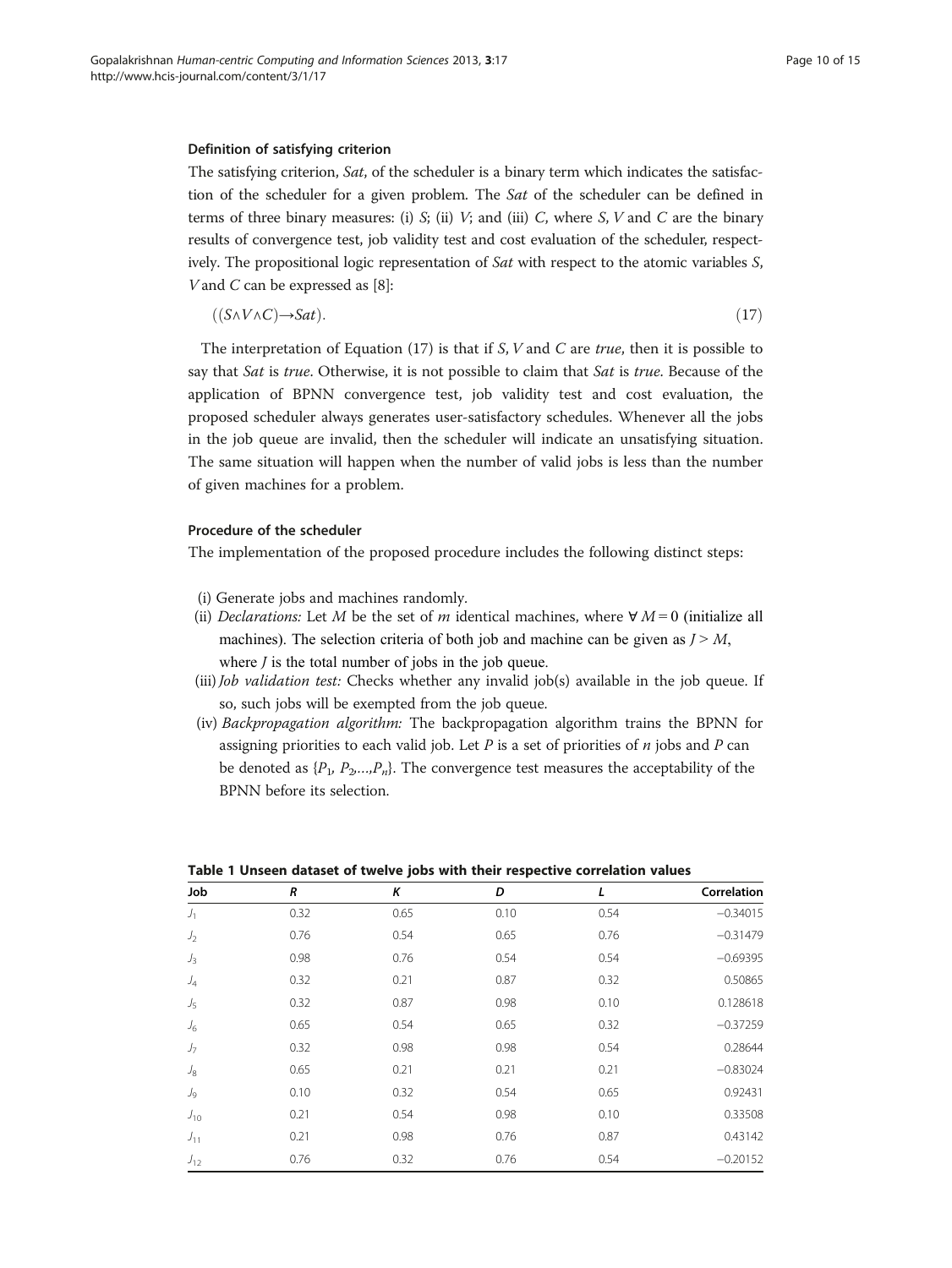| Valid job | P     |
|-----------|-------|
| J9        | 0.488 |
| $J_{11}$  | 0.265 |
| $J_4$     | 0.237 |
| $J_7$     | 0.119 |
| $J_{10}$  | 0.029 |
| $J_5$     | 0.007 |

<span id="page-10-0"></span>Table 2 Order of valid jobs with their priority values by BPNN in twelve jobs on three machines problem

- (v) Greedy job alignment procedure: The job alignment procedure aligns valid jobs into a set of identical machines for their concurrent execution based on their priorities. The alignment procedure returns a best finishing time, FT, of the schedule which is either 'good enough' or a reasonable one.
- (vi) Cost evaluation: The cost evaluation of the scheduler evaluates result of a schedule to either a good enough or a reasonable schedule on the basis of its finishing time, FT.
- (vii) Satisfying criterion: Satisfying criterion defines the satisfying conditions of the scheduler. Whenever the number of valid jobs is zero and the number of valid jobs is less than the machines, then satisfying criterion of the scheduler fails.

(viii) Go to step (i).

#### Simulation results

The subjective scheduler is written in C++ and supportive simulations are made to show the satisfying nature of the scheduler for several given scheduling problems of different kinds. For the purposes of this study, three such kinds are shown: first, a problem with twelve jobs on three machines and second, a problem with sixteen jobs on four machines. Third, a problem with twenty one jobs on seven machines. In this section, the situations, such as the scheduler with only invalid jobs or when the size of the valid jobs is less than the size of the machines, are omitted. Details of the simulations carried out are given below.

#### Scheduling problem with twelve jobs on three machines

The unseen dataset of twelve jobs with their respective correlation values (as per Equation (6)) are shown in Table [1.](#page-9-0) As per Equation (3), the 3-layer BPNN is acceptable with a similarity value of  $+0.9978$  (i.e., S is true). Table [1](#page-9-0) shows that there are six valid jobs  $(J_4, J_5, J_7, J_9, J_{10} \text{ and } J_{11})$  in the job queue as per Equation (11) and the invalid jobs are

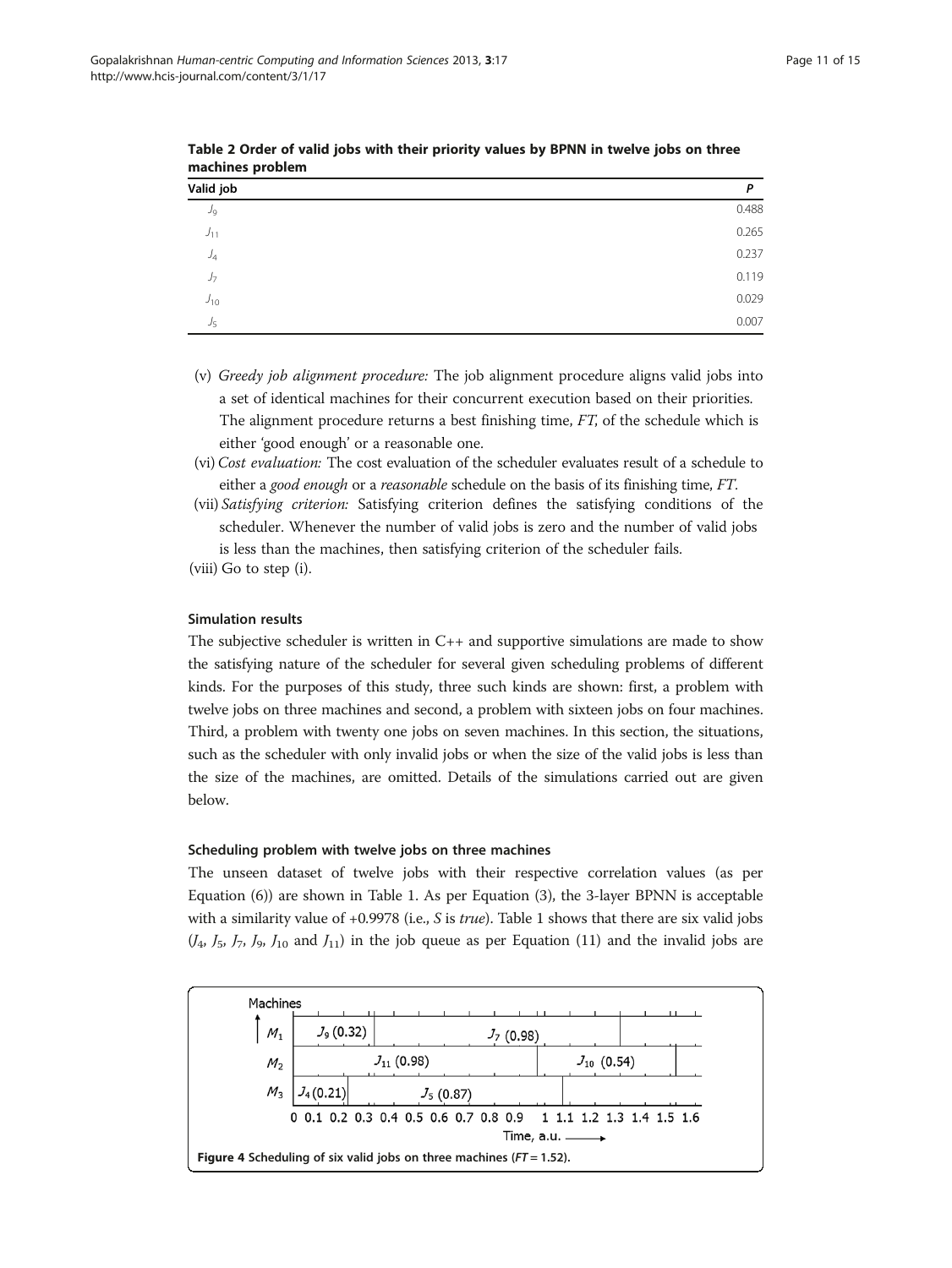| Job          | $\boldsymbol{R}$ | K    | D    | L    | Correlation |
|--------------|------------------|------|------|------|-------------|
| $J_1$        | 0.32             | 0.43 | 0.65 | 0.54 | 0.93713     |
| $J_2\,$      | 0.76             | 0.32 | 0.87 | 0.21 | $-0.11176$  |
| $J_3\,$      | 0.76             | 0.32 | 0.76 | 0.32 | $-0.21439$  |
| ${\cal J}_4$ | 0.21             | 0.98 | 0.10 | 0.43 | $-0.01612$  |
| $J_5$        | 0.87             | 0.32 | 0.98 | 0.32 | $-0.11865$  |
| $J_{\rm 6}$  | 0.21             | 0.76 | 0.32 | 0.54 | 0.19192     |
| $J_7$        | 0.98             | 0.21 | 0.32 | 0.76 | $-0.71251$  |
| $J_{8}$      | 0.98             | 0.87 | 0.21 | 0.10 | $-0.68731$  |
| $J_{9}$      | 0.65             | 0.21 | 0.21 | 0.43 | $-0.79364$  |
| $J_{10}$     | 0.98             | 0.21 | 0.87 | 0.10 | $-0.31559$  |
| $J_{11}$     | 0.21             | 0.32 | 0.76 | 0.10 | 0.50818     |
| $J_{12}$     | 0.32             | 0.10 | 0.98 | 0.87 | 0.46068     |
| $J_{13}$     | 0.65             | 0.65 | 0.10 | 0.98 | $-0.39876$  |
| $J_{14}$     | 0.21             | 0.98 | 0.87 | 0.76 | 0.63493     |
| $J_{15}$     | 0.65             | 0.32 | 0.65 | 0.98 | 0.00138     |
| $J_{16}$     | 0.43             | 0.10 | 0.54 | 0.87 | 0.17097     |

<span id="page-11-0"></span>Table 3 Unseen dataset of sixteen jobs with their respective correlation values

discarded. Validity, V, of the selected jobs is *true* because the size of the valid jobs is greater than the size of the identical machines  $(M_1, M_2$  and  $M_3)$  for the problem. Priority order of the six valid jobs with their priority value, P, by the BPNN is shown in Table [2.](#page-10-0)

Figure [4](#page-10-0) shows the scheduling of six valid jobs on three identical machines ( $M_1$ ,  $M_2$ and  $M_3$ ). The computation time, K, of each job is shown in brackets. The greedy job alignment procedure allocates valid jobs on the given identical machines based on their order of the priority. The finishing time,  $FT$ , is 1.52 and cost value,  $C$ , is 0.22 and is true as per Equation (16) and the resulted schedule is a reasonable one. Because of the true values of S, V and C (as per Equation  $(17)$ ), the schedule from scheduler for the given problem is a satisfying one.

#### Scheduling problem with sixteen jobs on four machines

A simulation of the scheduler with an unseen dataset of sixteen jobs on four identical machines  $(M_1, M_2, M_3$  and  $M_4$ ) is illustrated.

Table 3 shows an unseen dataset of sixteen jobs with their respective correlation values. From the Table 3, it can be noticed that there are seven valid jobs  $(J_1, J_6, J_{11}, J_{12})$ 

| Valid job      | P     |
|----------------|-------|
| J <sub>1</sub> | 0.491 |
| $J_{16}$       | 0.469 |
| $J_{15}$       | 0.452 |
| $J_{14}$       | 0.195 |
| $J_{12}$       | 0.057 |
| $J_{11}$       | 0.035 |
| $J_6$          | 0.007 |

Table 4 Order of valid jobs with their priority values by BPNN in sixteen jobs on three machines problem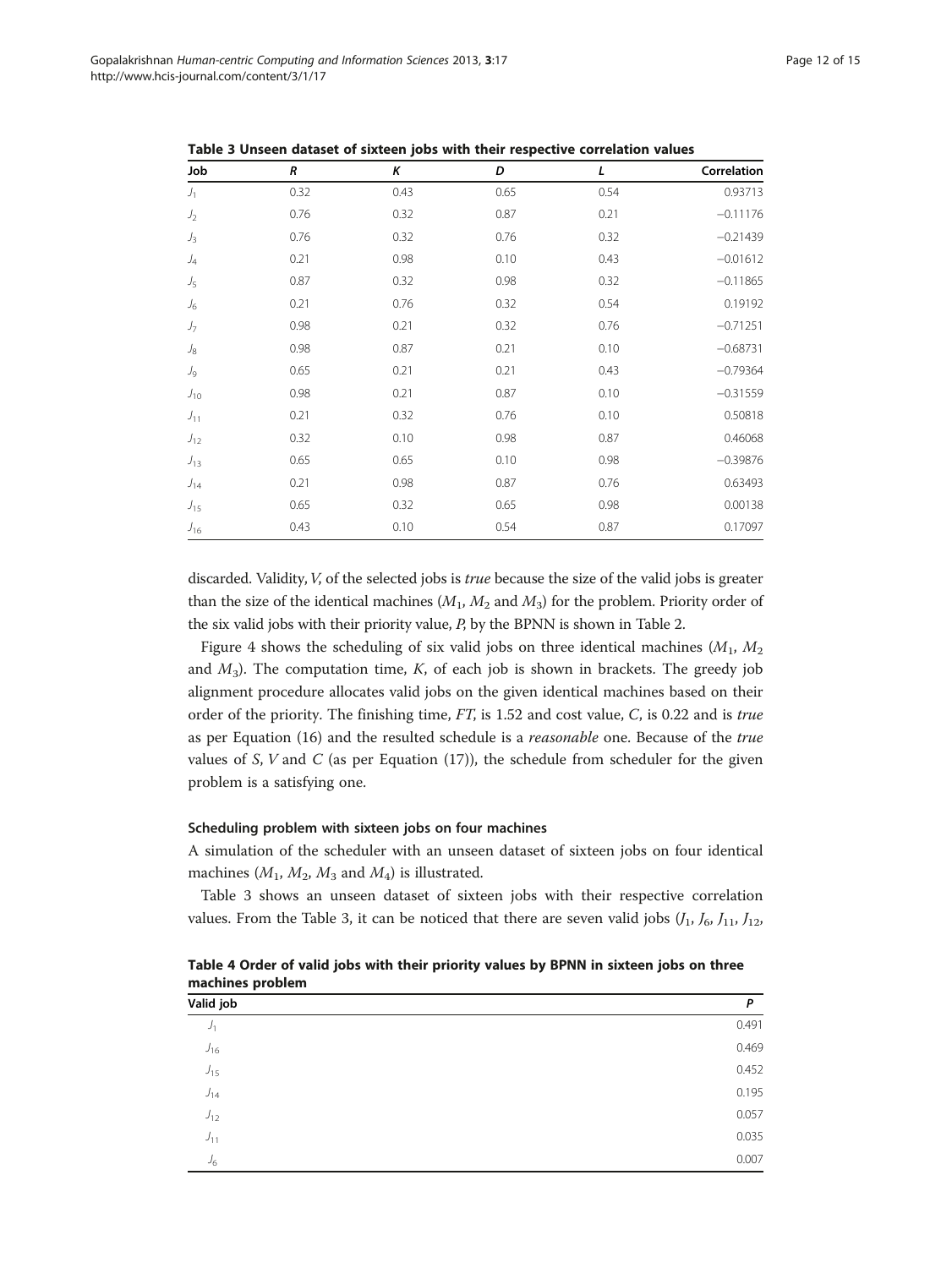<span id="page-12-0"></span>

 $J_{14}$ ,  $J_{15}$  and  $J_{16}$ ) in the job queue. Validity, V, of the selected jobs is *true* because the size of the valid jobs is greater than the size of the identical machines  $(M_1, M_2, M_3$  and  $M_4)$ for the problem. Priority order of the seven valid jobs with their priority values, P, by the BPNN is shown in Table [4](#page-11-0).

Figure 5 shows the scheduling result of seven valid jobs on four identical machines  $(M_1, M_2, M_3$  and  $M_4$ ). The computation time, K, of each job is shown in brackets. The finishing time, FT, is 1.08 and cost value, C, is 0.33 and is true as per Equation (16). As

| Job          | R    | Κ    | D    | L    | Correlation |
|--------------|------|------|------|------|-------------|
| $J_1$        | 0.76 | 0.10 | 0.54 | 0.10 | $-0.30535$  |
| $J_2$        | 0.76 | 0.65 | 0.87 | 0.65 | 0.01423     |
| $J_3$        | 0.32 | 0.43 | 0.65 | 0.21 | 0.45152     |
| $J_4$        | 0.43 | 0.54 | 0.43 | 0.65 | 0.19109     |
| $J_{5}$      | 0.65 | 0.43 | 0.43 | 0.21 | $-0.48479$  |
| $J_6$        | 0.87 | 0.87 | 0.87 | 0.43 | $-0.16129$  |
| $J_7\,$      | 0.76 | 0.10 | 0.32 | 0.65 | $-0.47652$  |
| $J_{8}$      | 0.10 | 0.87 | 0.21 | 0.65 | 0.16139     |
| $J_{9}$      | 0.21 | 0.65 | 0.21 | 0.87 | 0.12139     |
| $J_{\rm 10}$ | 0.65 | 0.76 | 0.32 | 0.76 | $-0.35715$  |
| $J_{11}$     | 0.87 | 0.98 | 0.32 | 0.10 | $-0.54791$  |
| $J_{12}$     | 0.10 | 0.32 | 0.10 | 0.87 | 0.19261     |
| $J_{13}$     | 0.65 | 0.43 | 0.54 | 0.87 | $-0.08543$  |
| $J_{14}$     | 0.43 | 0.76 | 0.87 | 0.87 | 0.55939     |
| $J_{15}$     | 0.87 | 0.54 | 0.32 | 0.65 | $-0.64674$  |
| $J_{\rm 16}$ | 0.32 | 0.21 | 0.65 | 0.98 | 0.44291     |
| $J_{17}$     | 0.98 | 0.32 | 0.76 | 0.1  | $-0.29859$  |
| $J_{18}$     | 0.32 | 0.43 | 0.87 | 0.21 | 0.48435     |
| $J_{19}$     | 0.65 | 0.54 | 0.65 | 0.98 | 0.15131     |
| $J_{20}$     | 0.43 | 0.32 | 0.32 | 0.65 | $-0.01266$  |
| $J_{21}$     | 0.76 | 0.32 | 0.98 | 0.65 | 0.10433     |

Table 5 Unseen dataset of twenty one jobs with their respective correlation values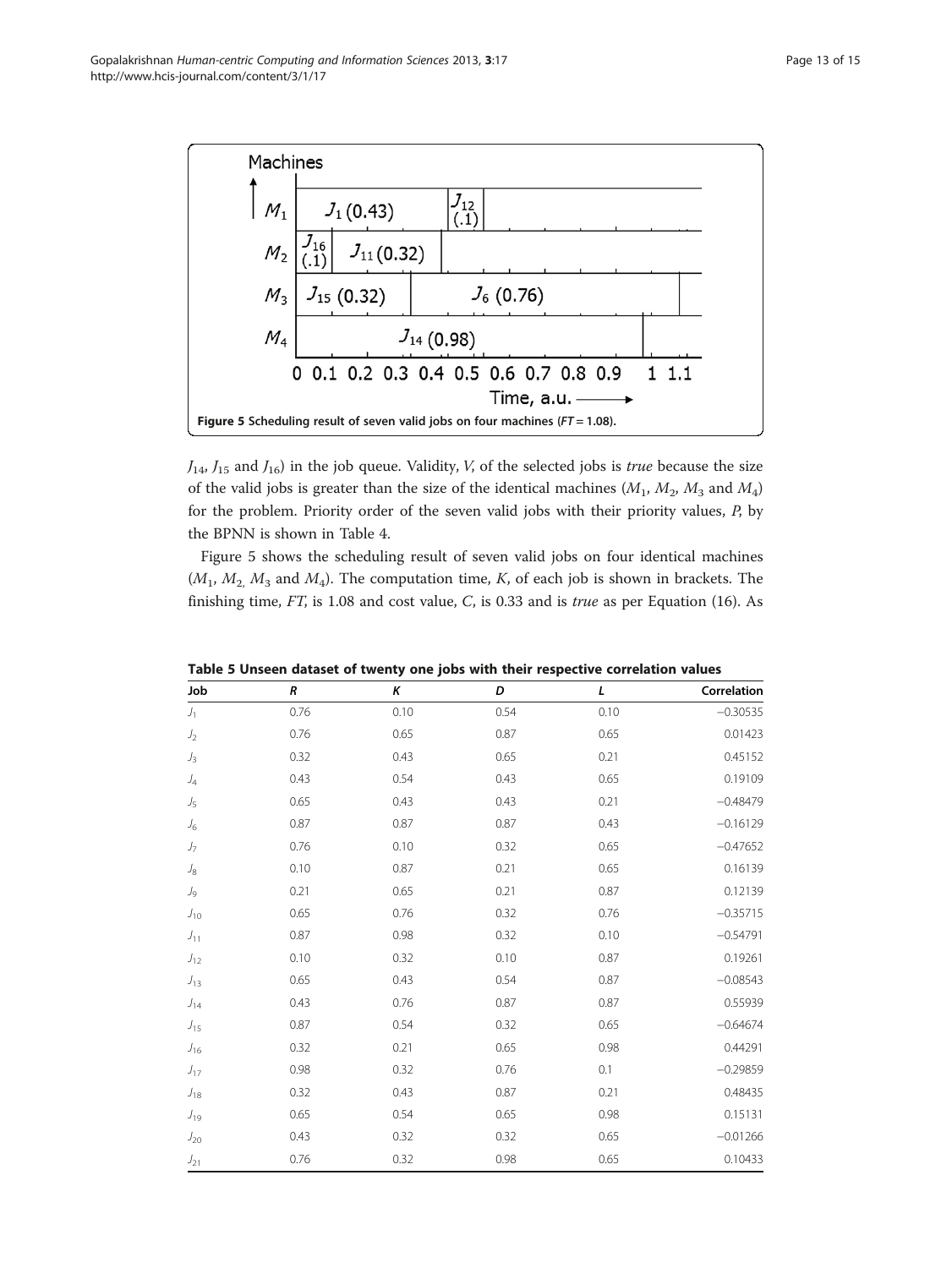| Valid job    | P     |
|--------------|-------|
| $J_{19}$     | 0.801 |
| ${\cal J}_4$ | 0.544 |
| $J_{12}$     | 0.510 |
| $J_{\rm 16}$ | 0.357 |
| $J_{14}$     | 0.287 |
| $J_2$        | 0.213 |
| $J_{9}$      | 0.195 |
| $J_3$        | 0.184 |
| $J_{21}$     | 0.167 |
| $J_{18}$     | 0.078 |
| $J_{8}$      | 0.003 |

<span id="page-13-0"></span>Table 6 Order of valid jobs with their priority values by BPNN in twenty one jobs on seven machines problem

per the cost value, the resulted schedule is a reasonable one. As per Equation (17), the result from the scheduler for the given problem is a satisfying one.

#### Scheduling problem with twenty one jobs on seven machines

Similarly a simulation of the scheduler with an unseen dataset of twenty one jobs on seven identical machines ( $M_1$ ,  $M_2$ ,  $M_3$ ,  $M_4$ ,  $M_5$ ,  $M_6$  and  $M_7$ ) is illustrated in this section. Table [5](#page-12-0) shows an unseen dataset of twenty one jobs with their respective correlation values.

Table [5](#page-12-0) shows that there are eleven valid jobs  $(J_2, J_3, J_4, J_8, J_9, J_{12}, J_{14}, J_{16}, J_{18}, J_{19})$ and  $J_{21}$ ) in the job queue. The validity, V, of the selected jobs is *true*. Priority order of the eleven valid jobs with their priority values, P, by the BPNN is shown in Table 6.